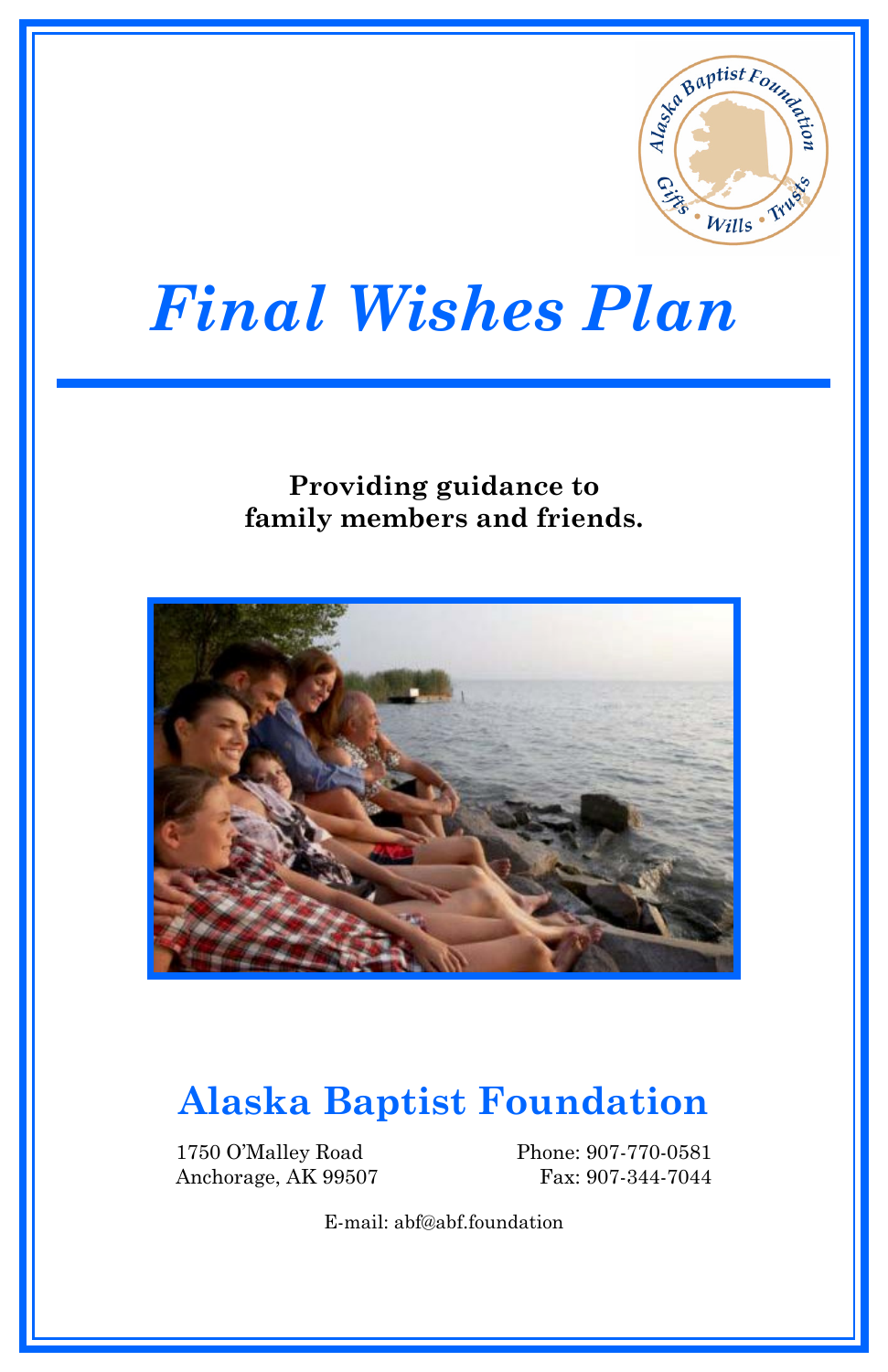### PERSONAL INFORMATION

| City:                                                                       |
|-----------------------------------------------------------------------------|
|                                                                             |
|                                                                             |
| Country: Date of Birth: Apptist Fourtry:                                    |
|                                                                             |
| Education: $1-12$ College $1-4$ or $5+$                                     |
| Degree(s) Earned:                                                           |
| the control of the control of the                                           |
|                                                                             |
| Name/Location of Schools Attended:                                          |
|                                                                             |
|                                                                             |
| Occupation:                                                                 |
| Name/Address of Employer:                                                   |
|                                                                             |
|                                                                             |
| a copy of military discharge paper (DD214) is necessary to receive benefits |
| Serial Number:                                                              |
| Dates of Service:                                                           |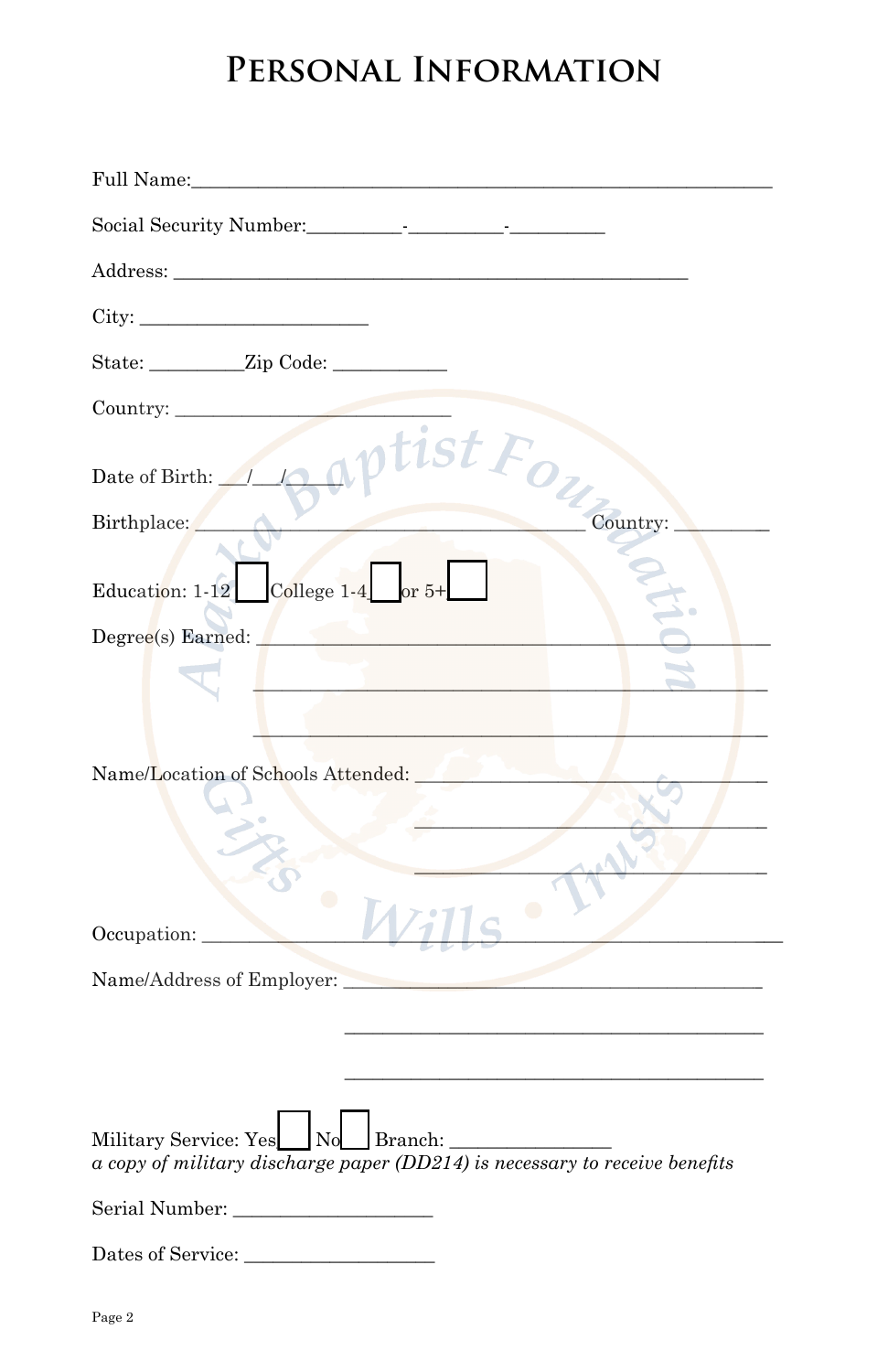| Length of Residence in State                                                                                                                                                                                             |
|--------------------------------------------------------------------------------------------------------------------------------------------------------------------------------------------------------------------------|
|                                                                                                                                                                                                                          |
|                                                                                                                                                                                                                          |
|                                                                                                                                                                                                                          |
|                                                                                                                                                                                                                          |
|                                                                                                                                                                                                                          |
|                                                                                                                                                                                                                          |
| Memberships:                                                                                                                                                                                                             |
|                                                                                                                                                                                                                          |
|                                                                                                                                                                                                                          |
|                                                                                                                                                                                                                          |
| Name of Father                                                                                                                                                                                                           |
| Birthplace :_                                                                                                                                                                                                            |
| State: Country:<br>City:                                                                                                                                                                                                 |
|                                                                                                                                                                                                                          |
| Maiden Name of Mother:                                                                                                                                                                                                   |
| Birthplace :                                                                                                                                                                                                             |
| City: Country:                                                                                                                                                                                                           |
|                                                                                                                                                                                                                          |
| Name of Spouse:                                                                                                                                                                                                          |
| $\textbf{Birthplace:}\underbrace{\hspace{1cm}}$                                                                                                                                                                          |
|                                                                                                                                                                                                                          |
| $\text{Wedding date:}\underbrace{\hspace{2cm}} \hspace{2cm} \underbrace{\hspace{2cm}} \underbrace{\hspace{2cm}} \underbrace{\hspace{2cm}} \underbrace{\hspace{2cm}} \underbrace{\hspace{2cm}} \underbrace{\hspace{2cm}}$ |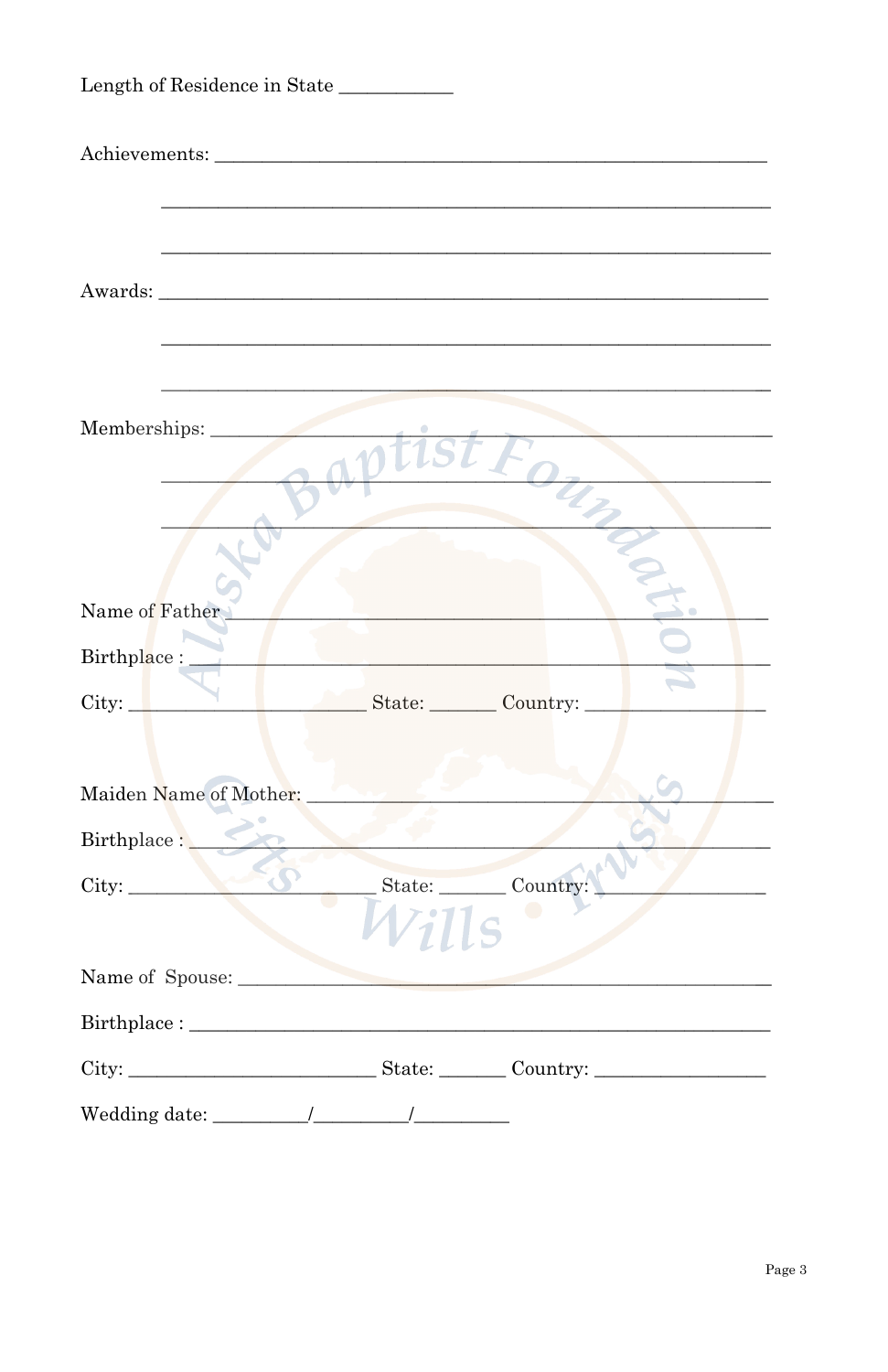### MY ESTATE

| Executor:    |                                             |
|--------------|---------------------------------------------|
|              | Copy of the Will: Yes<br>$\sqrt{\text{No}}$ |
|              | Location:                                   |
|              | <b>FAMILY MEMBERS TO BE NOTIFIED</b>        |
| Next of Kin: |                                             |
|              | Relationship/s:                             |
|              | Phone/s:                                    |
| Name:        | T1S1                                        |
|              | Relationship/s:                             |
|              | Phone/s                                     |
| Name:        |                                             |
|              | Relationship/s:                             |
|              | Phone/s:                                    |
| Name:        |                                             |
|              | Relationship/s:                             |
|              | Phone/s:                                    |
| Name:        |                                             |
|              | Relationship/s:                             |
|              | Phone/s:                                    |
| Name:        |                                             |
|              | Relationship/s:                             |
|              | Phone/s:                                    |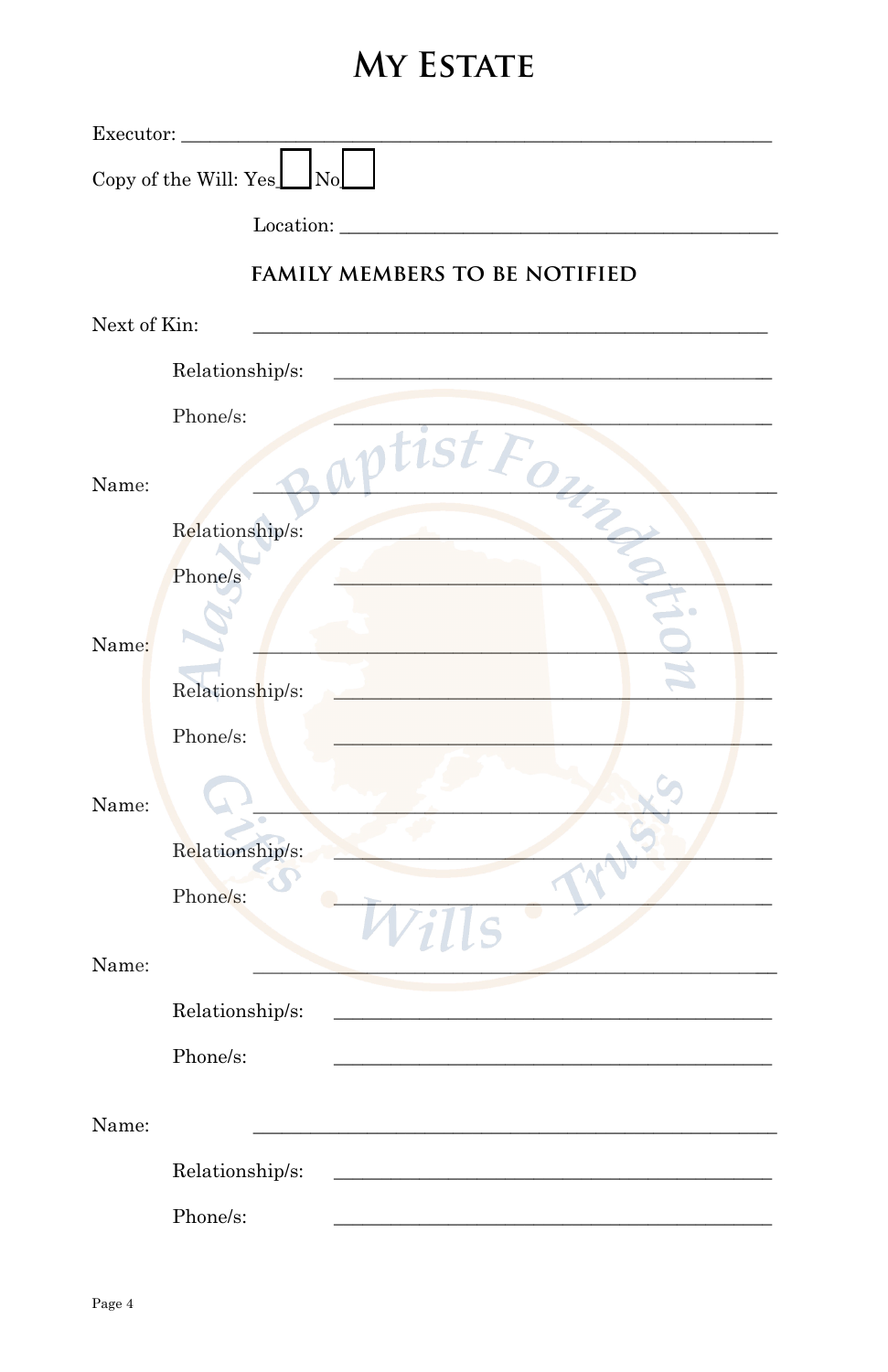| Name: |                  |
|-------|------------------|
|       | Relationship/s:  |
|       | Phone/s:         |
|       |                  |
| Name: |                  |
|       | Relationship/s:  |
|       | Phone/s:         |
|       |                  |
| Name: |                  |
|       | Relationship/s:  |
|       | :1SI<br>Phone/s: |
|       |                  |
| Name: |                  |
|       | Relationship/s:  |
|       | Phone/s:         |
|       |                  |
| Name: |                  |
|       | Relationship/s:  |
|       | Phone/s:         |
|       |                  |
| Name: |                  |
|       | Relationship/s:  |
|       | Phone/s:         |
|       |                  |
| Name: |                  |
|       | Relationship/s:  |
|       | Phone/s:         |
| Name: |                  |
|       | Relationship/s:  |
|       | Phone/s:         |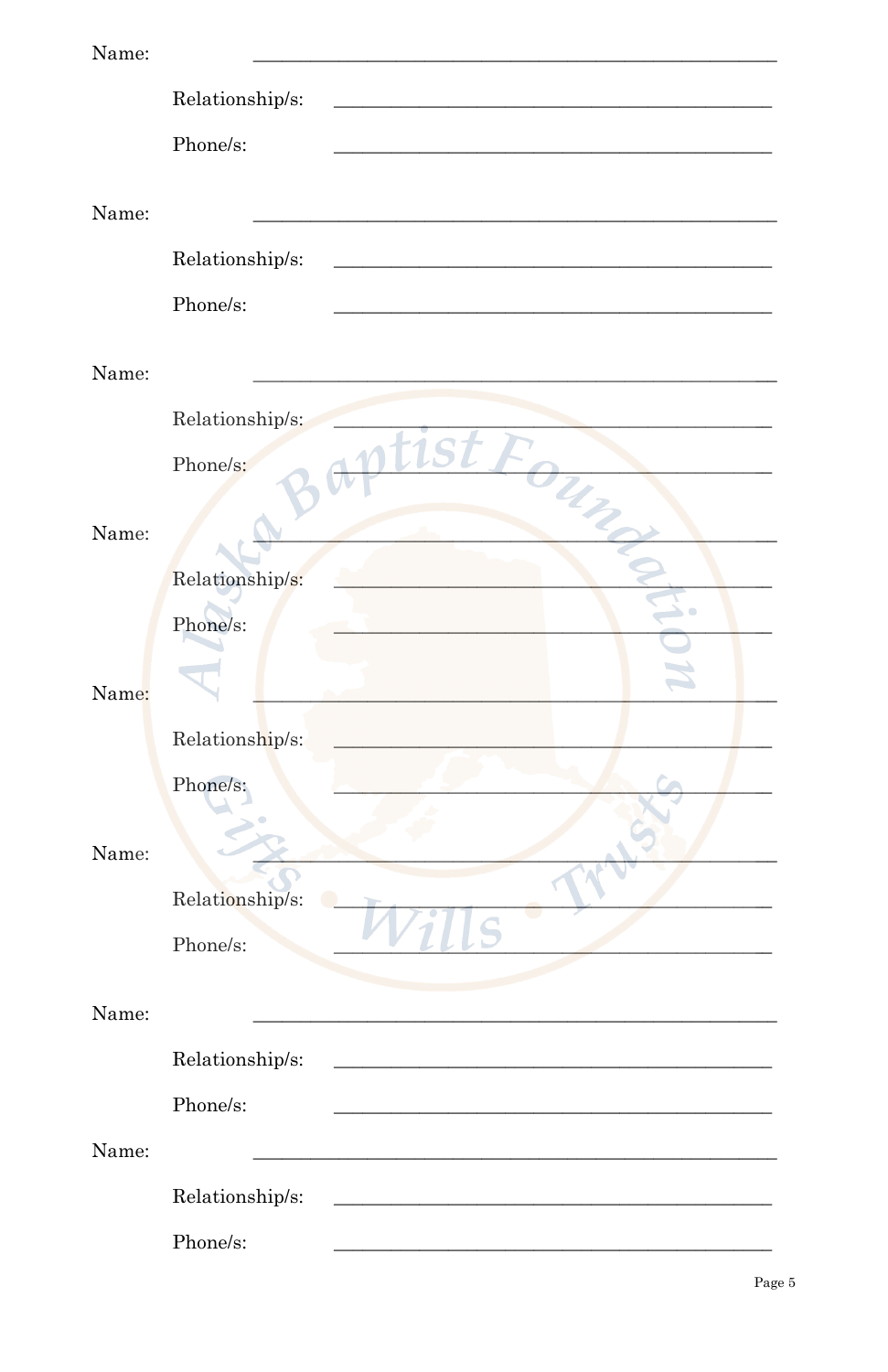#### FRIENDS AND ASSOCIATES TO BE NOTIFIED

| Name: |                 |     |  |
|-------|-----------------|-----|--|
|       | Relationship/s: |     |  |
|       | Phone/s:        |     |  |
|       |                 |     |  |
| Name: |                 |     |  |
|       | Relationship/s: |     |  |
|       | Phone/s:        |     |  |
| Name: |                 |     |  |
|       | Relationship/s: |     |  |
|       | Phone/s:        |     |  |
| Name: |                 |     |  |
|       | Relationship/s: |     |  |
|       | Phone/s:        |     |  |
| Name: |                 |     |  |
|       | Relationship/s: |     |  |
|       | Phone/s:        |     |  |
| Name: |                 | LLS |  |
|       | Relationship/s: |     |  |
|       | Phone/s:        |     |  |
| Name: |                 |     |  |
|       | Relationship/s: |     |  |
|       | Phone/s:        |     |  |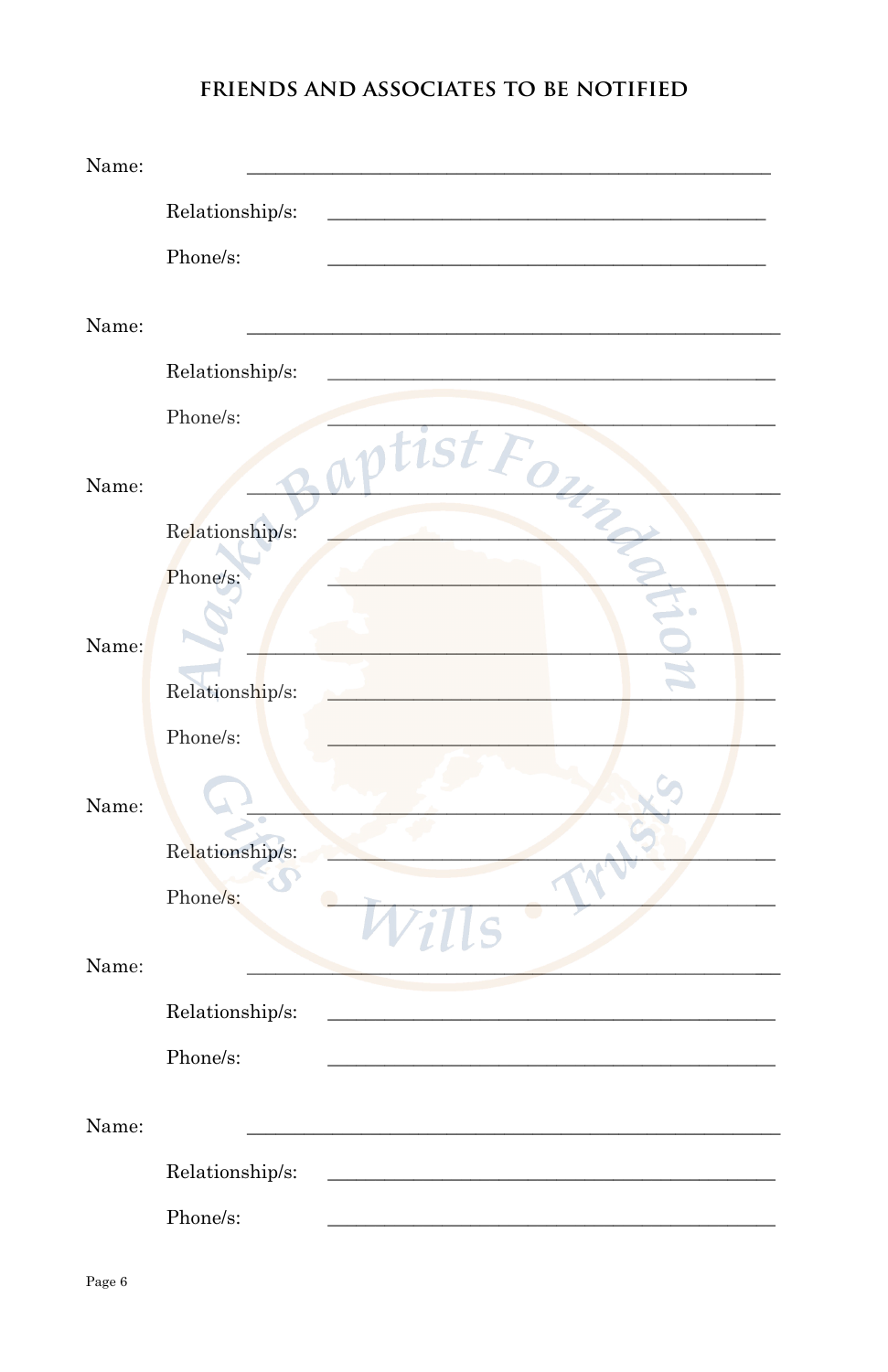# **MY CHURCH**

|                  | Church Name: Name: Name and Solid Church Name and Solid Church Street and Solid Church Street and Solid Church                                                                                                                 |                               |  |
|------------------|--------------------------------------------------------------------------------------------------------------------------------------------------------------------------------------------------------------------------------|-------------------------------|--|
|                  |                                                                                                                                                                                                                                |                               |  |
|                  |                                                                                                                                                                                                                                |                               |  |
|                  |                                                                                                                                                                                                                                |                               |  |
|                  | E-mail:                                                                                                                                                                                                                        |                               |  |
|                  | $Pastror(s)$ :                                                                                                                                                                                                                 |                               |  |
|                  | Minister of Music/<br>Worship Leader:                                                                                                                                                                                          |                               |  |
|                  |                                                                                                                                                                                                                                | <b>FUNERAL PREFERENCES</b>    |  |
|                  | Funeral Home/Crematorium: New York 2014                                                                                                                                                                                        |                               |  |
|                  | Director: Phone: Phone:                                                                                                                                                                                                        |                               |  |
|                  | <b>Contract Contract Contract Contract</b><br>Address:                                                                                                                                                                         |                               |  |
|                  | Wake or Prayer Service: Yes<br>N <sub>0</sub>                                                                                                                                                                                  |                               |  |
|                  | Details:<br>Location:                                                                                                                                                                                                          |                               |  |
|                  | Officiant:                                                                                                                                                                                                                     |                               |  |
|                  | Location of funeral/memorial service:<br>If service is to be at the church, is the church able (space and calendar) to hold                                                                                                    | the service in the sanctuary? |  |
|                  | Officiant: Department of the contract of the contract of the contract of the contract of the contract of the contract of the contract of the contract of the contract of the contract of the contract of the contract of the c |                               |  |
|                  |                                                                                                                                                                                                                                |                               |  |
| Open casket: Yes | $\log$                                                                                                                                                                                                                         |                               |  |
|                  | OR Cremation remains present: Yes                                                                                                                                                                                              | <b>No</b>                     |  |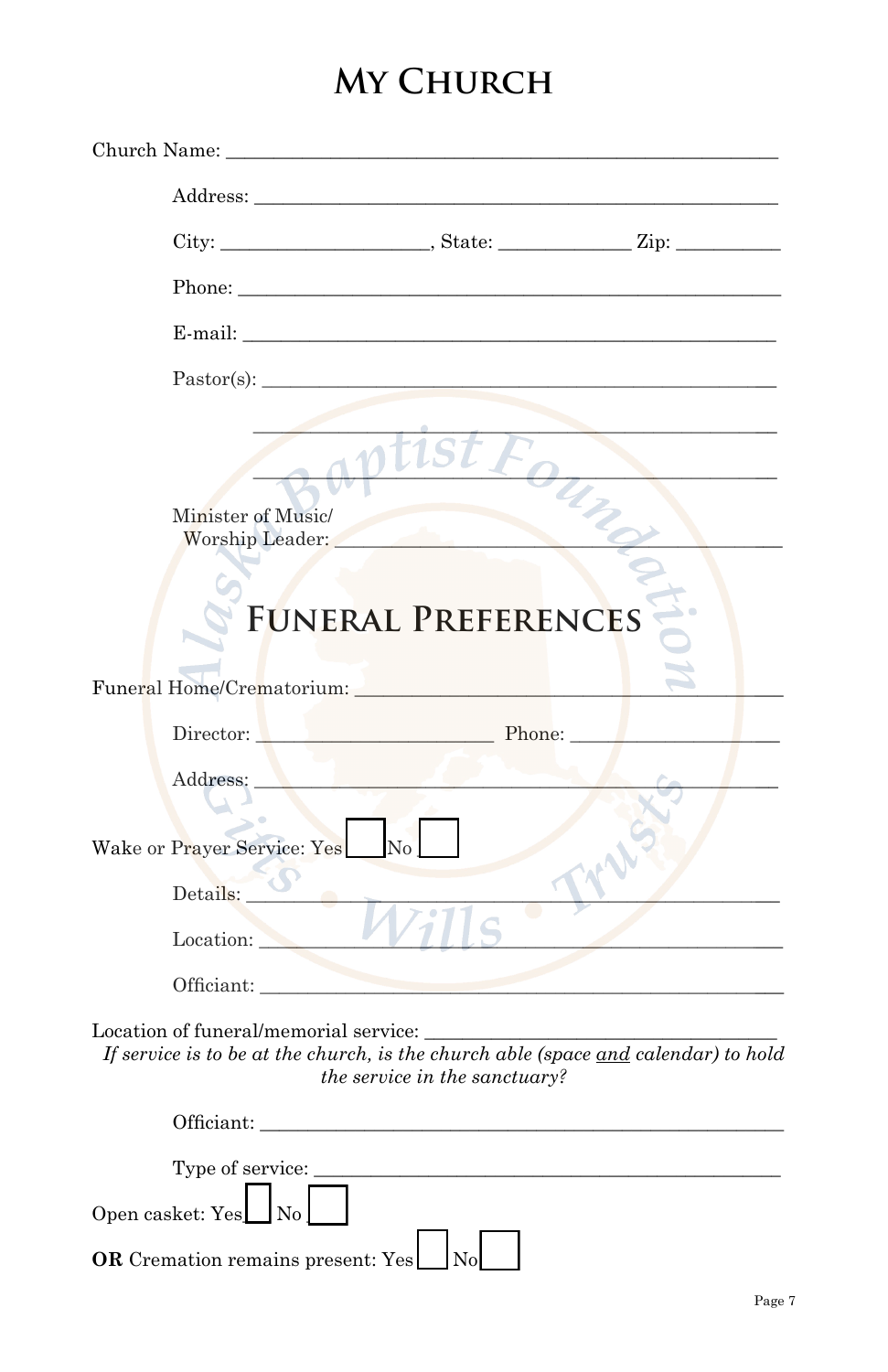#### **SERVICE DETAILS**

|                                                         | Soloist(s): |  |
|---------------------------------------------------------|-------------|--|
|                                                         |             |  |
|                                                         |             |  |
|                                                         |             |  |
|                                                         |             |  |
|                                                         |             |  |
|                                                         |             |  |
| Musical Selections:                                     |             |  |
|                                                         |             |  |
|                                                         |             |  |
|                                                         |             |  |
|                                                         |             |  |
| Readings/religious passages:                            |             |  |
|                                                         |             |  |
|                                                         |             |  |
|                                                         |             |  |
|                                                         |             |  |
|                                                         |             |  |
| Memorial donations, in lieu of flowers, may be made to: |             |  |
|                                                         | Name:       |  |
|                                                         | Address: 1  |  |
|                                                         |             |  |
|                                                         |             |  |
|                                                         |             |  |
|                                                         |             |  |
|                                                         |             |  |
|                                                         |             |  |
|                                                         |             |  |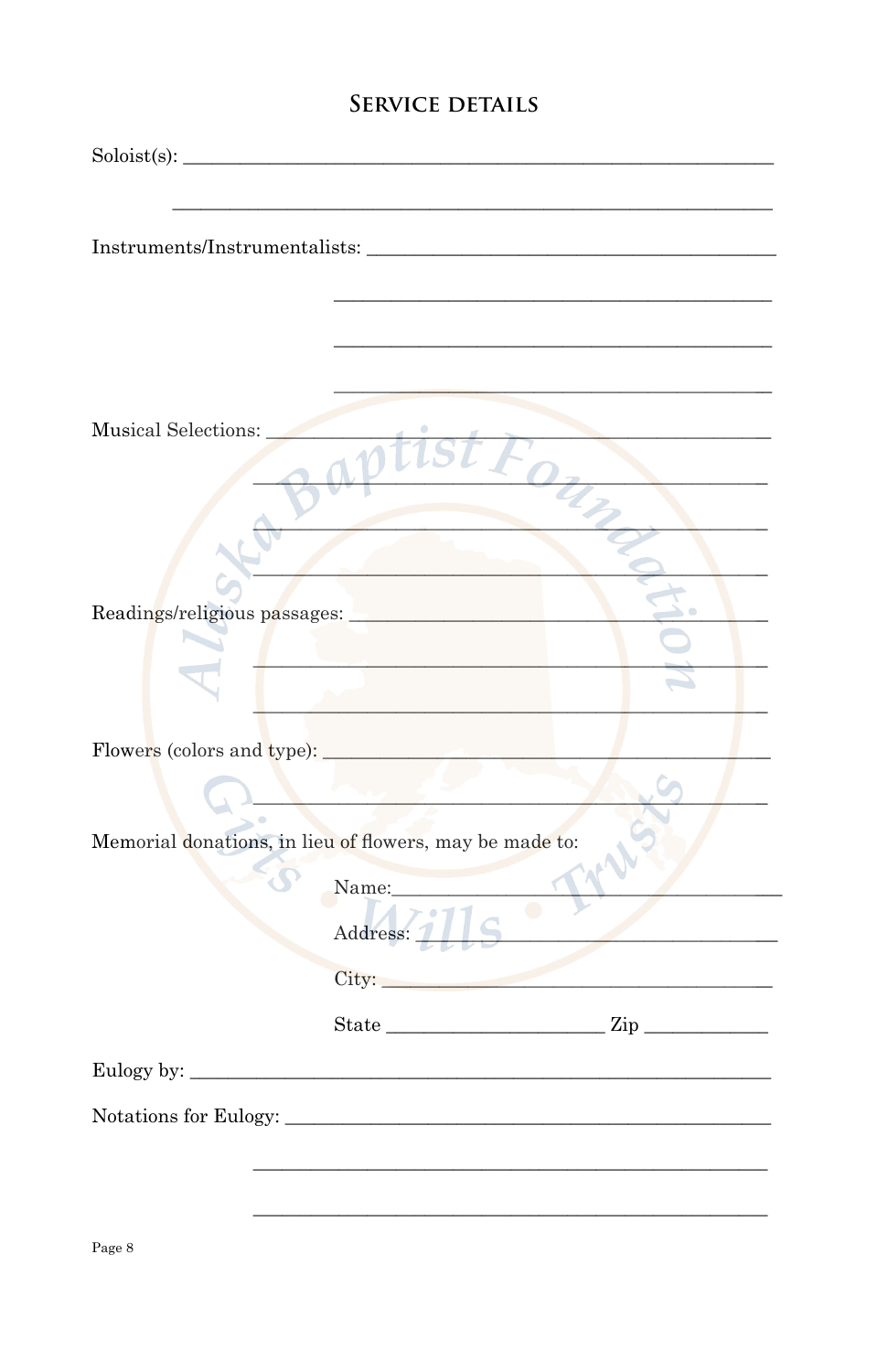| If unfinished:                                                                       |
|--------------------------------------------------------------------------------------|
| Person to create presentation:                                                       |
| Slides to use:<br>Memorial card: Yes<br>Instructions:<br>PARTICIPATING ORGANIZATIONS |
| Military:                                                                            |
|                                                                                      |
| Fraternal:                                                                           |
|                                                                                      |
| No<br>Veteran's Flag: Yes                                                            |
| Draped on casket: Yes<br>No                                                          |
| Folded and Presented to:                                                             |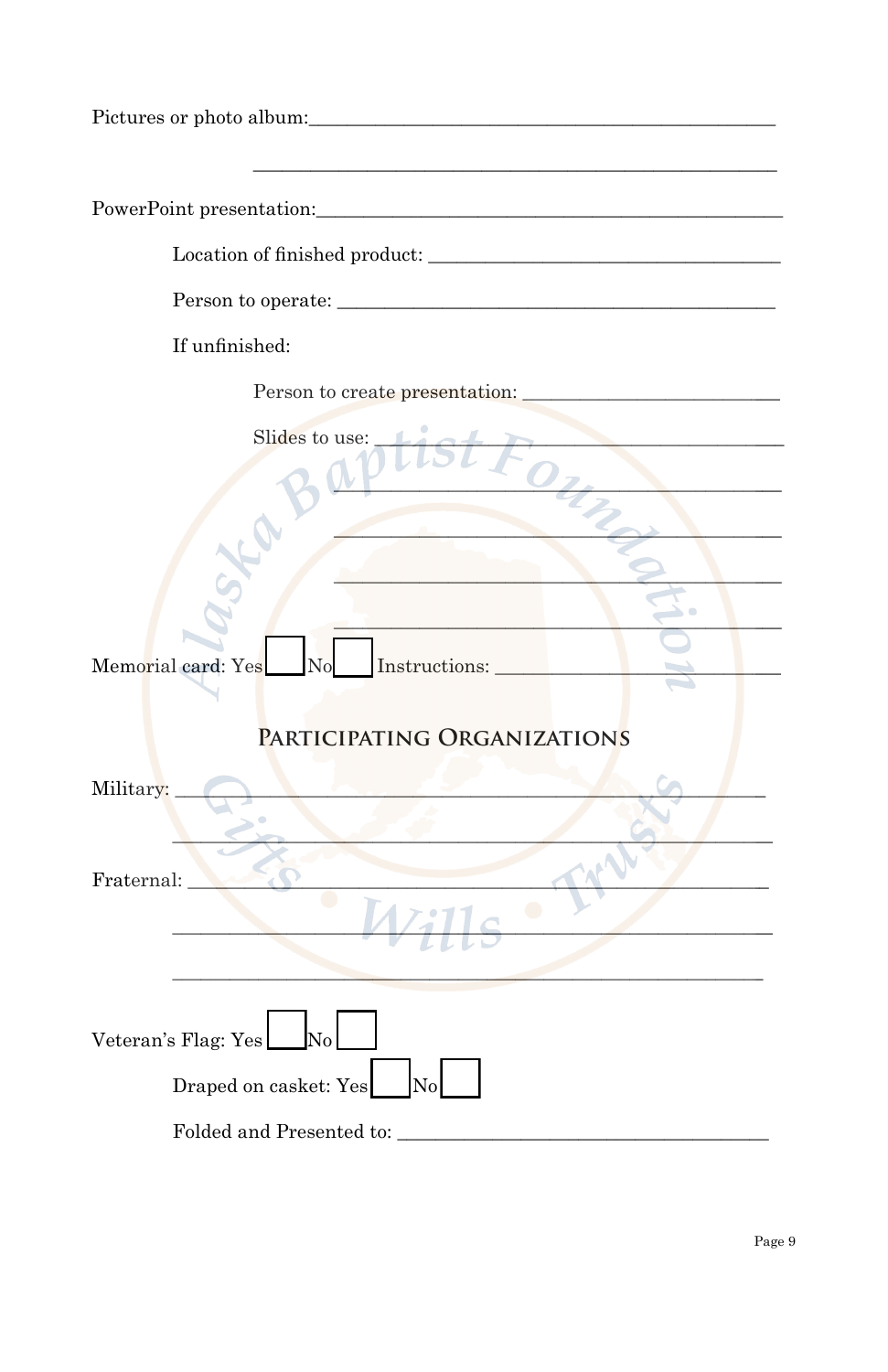#### **Sample Orders of Service**

Loop PowerPoint Presentation as people arrive

Opening Remarks

Congregational Song

Prayer

Eulogy

Musical Selection: solo

Address

Musical Selection: solo

Prayer

Address<br>
Musical Selection: solo<br>
Prayer<br>
Spontaneous Remembrances from Attendees

Congregational Song

Benediction

**EDMACIEDMACIEDMACIEDMACIEDMACIEDMACIEDMACIEDM** 

Invocation

Opening remarks

Musical Selection: solo

Eulogy

Remembrances: Designated Persons

Congregational Song

PowerPoint Presentation

Background music: soloist, instrumentalist or pre-recorded Prayer

Address

Musical Selection: solo

Benediction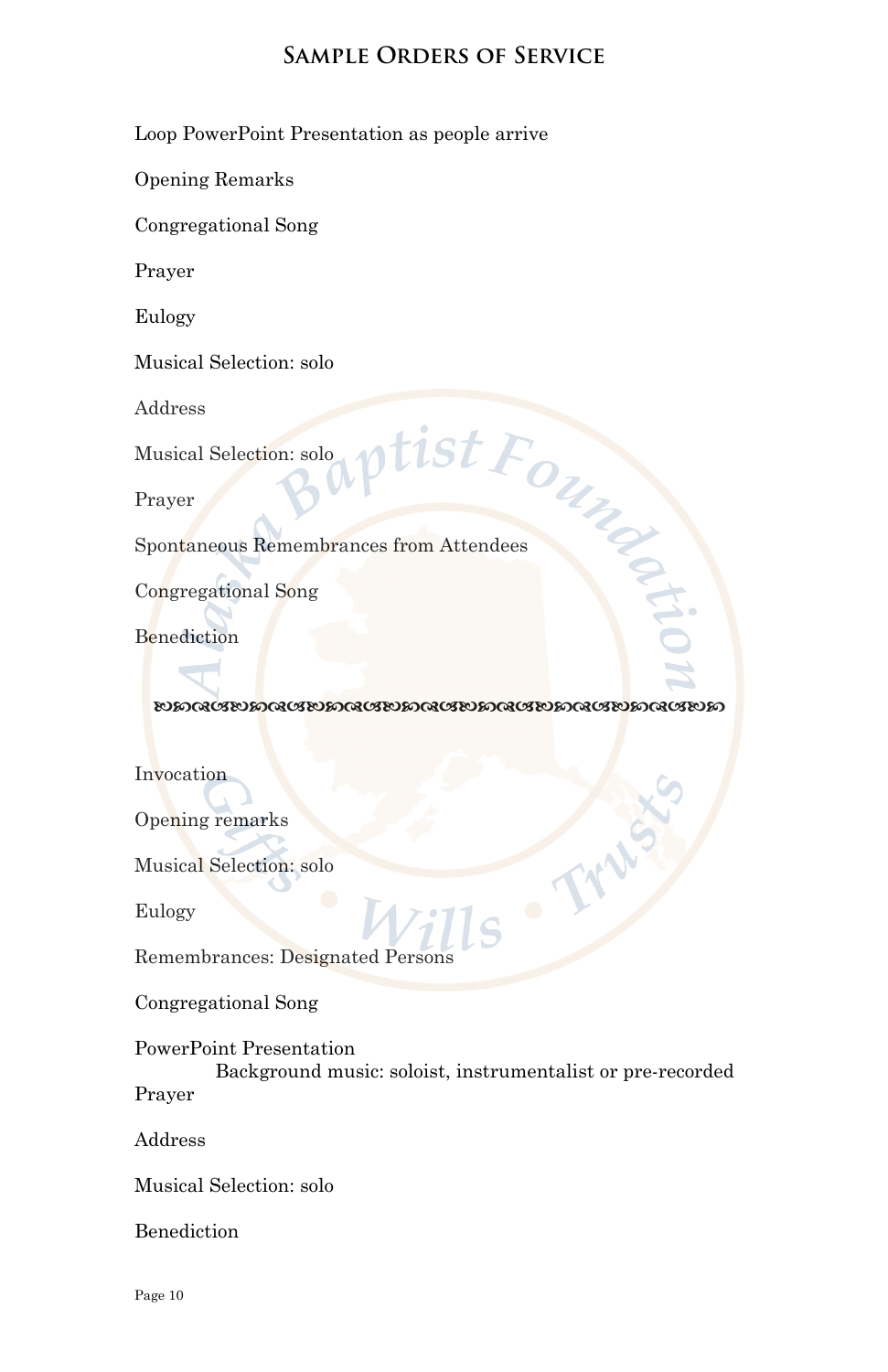#### PALLBEARERS TO BE CONTACTED

|       | Name: Name and the set of the set of the set of the set of the set of the set of the set of the set of the set of the set of the set of the set of the set of the set of the set of the set of the set of the set of the set o |
|-------|--------------------------------------------------------------------------------------------------------------------------------------------------------------------------------------------------------------------------------|
|       |                                                                                                                                                                                                                                |
|       |                                                                                                                                                                                                                                |
|       | Phone/s:                                                                                                                                                                                                                       |
| Name: | tıst j                                                                                                                                                                                                                         |
|       | Phone/s:                                                                                                                                                                                                                       |
| Name: | Phone/s:                                                                                                                                                                                                                       |
| Name: |                                                                                                                                                                                                                                |
| Name: | Phone/s:<br>Phone/s:                                                                                                                                                                                                           |
|       | ∩<br>Name:                                                                                                                                                                                                                     |
|       |                                                                                                                                                                                                                                |
|       |                                                                                                                                                                                                                                |
|       | Phone/s:                                                                                                                                                                                                                       |
|       |                                                                                                                                                                                                                                |
|       | Phone/s:                                                                                                                                                                                                                       |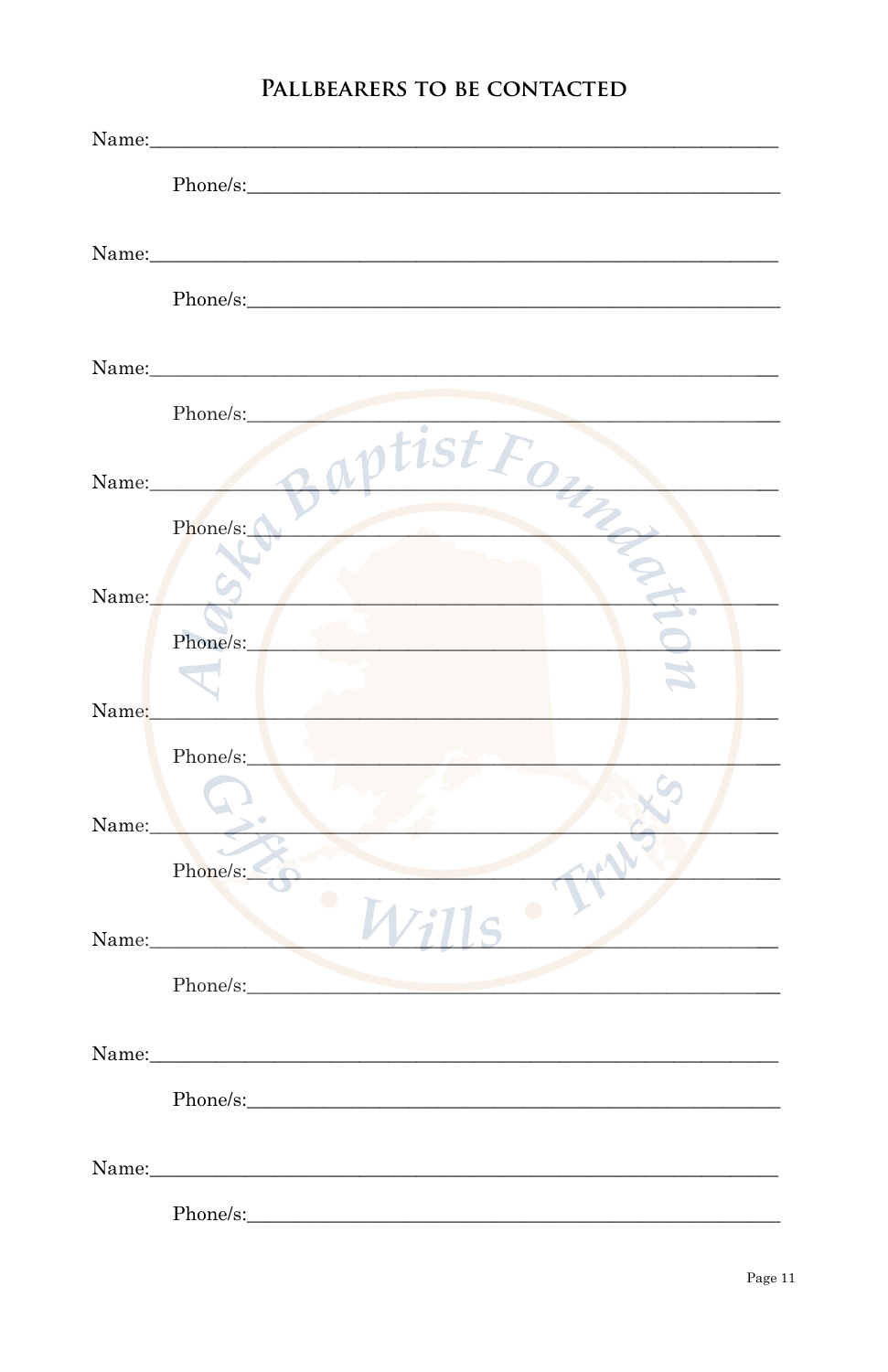### **Burial**

| Type of Casket: Hardwood: Netal: Cremation Urn:                                                                                              |
|----------------------------------------------------------------------------------------------------------------------------------------------|
| Other:                                                                                                                                       |
| Type of Vault:                                                                                                                               |
| Cemetery:                                                                                                                                    |
|                                                                                                                                              |
| Phone:                                                                                                                                       |
| No<br>Plot or crypt purchased: Yes<br>$O_{\mathbb{Z}_2}$<br>Location:                                                                        |
| Number of Spaces: Which space is to be used?                                                                                                 |
| Type of burial: Earth burial _____ Crypt or Mausoleum ______ Other                                                                           |
| Person to whom interment rights are deeded:                                                                                                  |
| Location of deed:                                                                                                                            |
| If no burial plot is arranged, where is burial preferred?                                                                                    |
| Memorial:                                                                                                                                    |
| Has memorial marker already been ordered/placed? Yes                                                                                         |
| Upright monument: Memorial Plaque<br>Granite<br>Other<br><b>Bronze</b><br>Inscription to read                                                |
|                                                                                                                                              |
| Opening and closing of property: Prepaid   To be determined                                                                                  |
| Family present during closing of property? Yes No                                                                                            |
| Graveside Service: Yes                                                                                                                       |
| If ground is frozen at time of death, will a graveside service be scheduled at<br>time of interment when ground has thawed? Yes<br>$\rm{No}$ |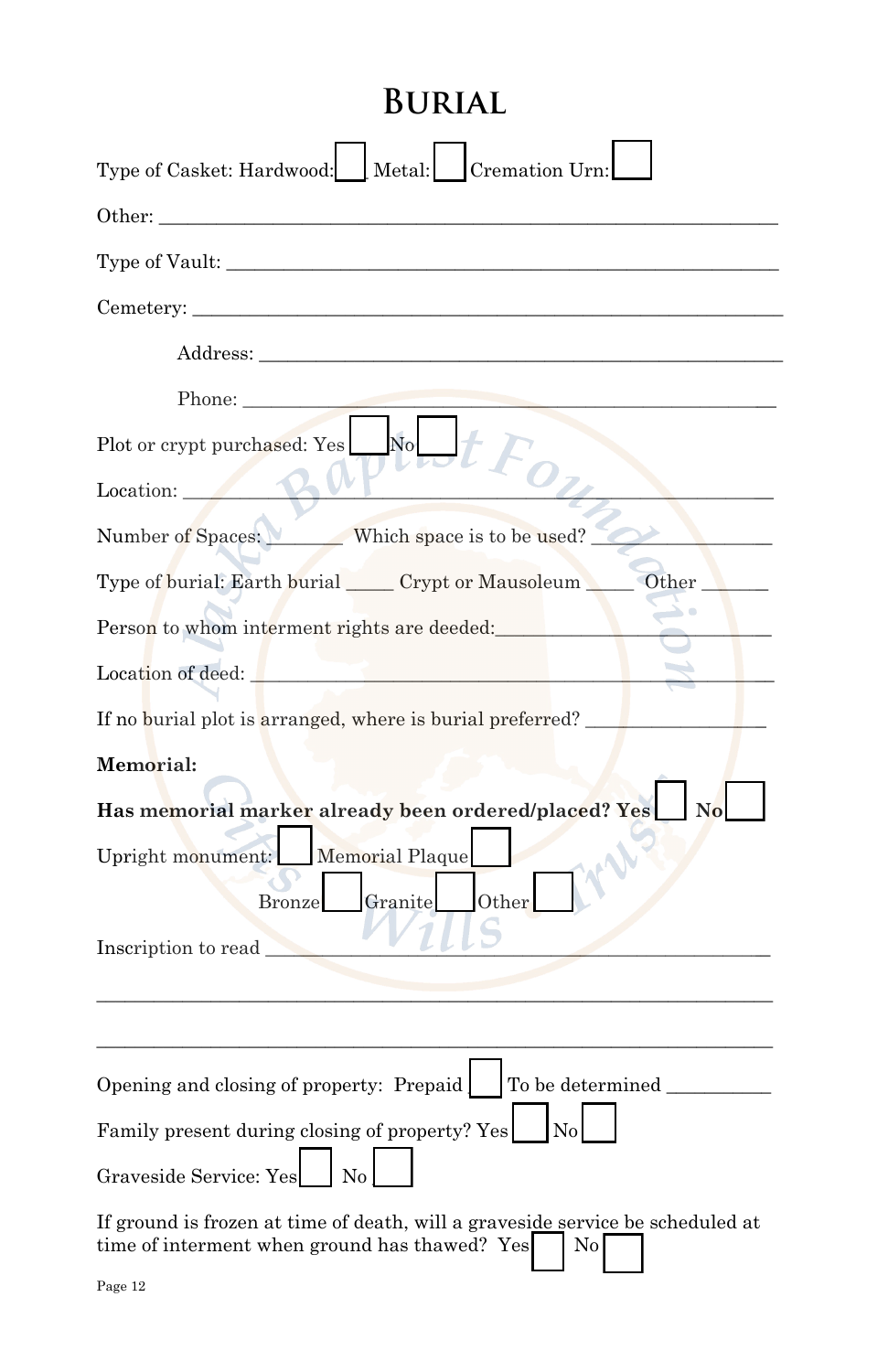| <b>PERSONAL</b><br>Clothing Preference: from current wardrobe<br>new |
|----------------------------------------------------------------------|
|                                                                      |
|                                                                      |
| t1S1<br>Personal Accessories:                                        |
| Wedding band stay on or return to                                    |
| Eyeglasses stay on or return to                                      |
| stays on or return to<br>Other                                       |
| stays on or return to                                                |
| Other items to be placed with remains:                               |
|                                                                      |
| HER                                                                  |
| Other Props:                                                         |
|                                                                      |
|                                                                      |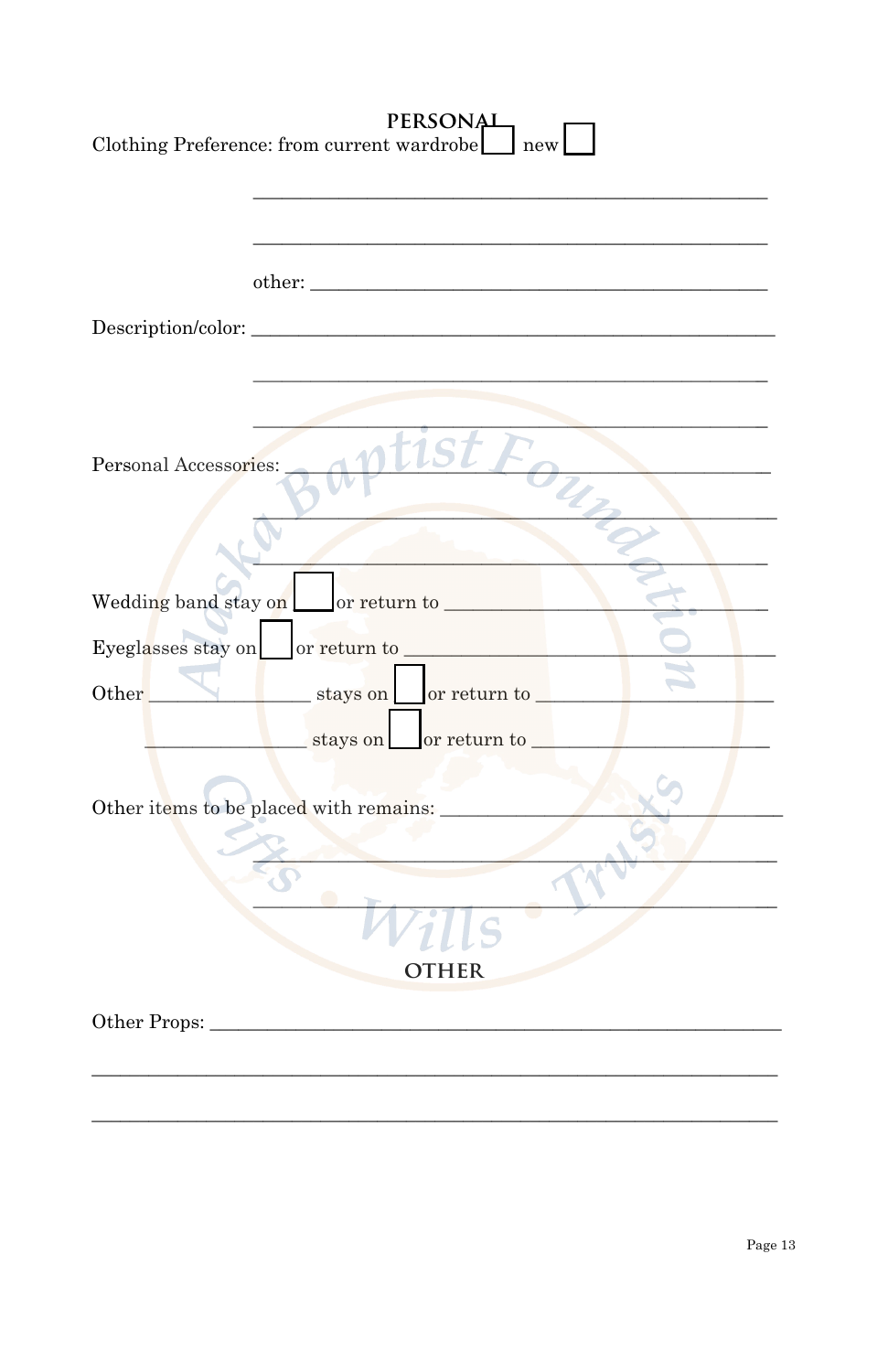## **Cremation**

| Name of funeral home/cremation society:                                                                                                                                                                                        |
|--------------------------------------------------------------------------------------------------------------------------------------------------------------------------------------------------------------------------------|
|                                                                                                                                                                                                                                |
|                                                                                                                                                                                                                                |
| Phone: New York Street, and the street of the street of the street of the street of the street of the street of the street of the street of the street of the street of the street of the street of the street of the street o |
| Wood Marble Other<br>Urn: Bronze                                                                                                                                                                                               |
|                                                                                                                                                                                                                                |
| Memorial Plaque inscription if applicable:                                                                                                                                                                                     |
|                                                                                                                                                                                                                                |
| <b>VISITATION/VIEWING</b>                                                                                                                                                                                                      |
| Viewing location:                                                                                                                                                                                                              |
| Funeral Home: Church:<br>Other:                                                                                                                                                                                                |
| Viewing time:                                                                                                                                                                                                                  |
| Day/s before service:                                                                                                                                                                                                          |
| Immediately prior to service:                                                                                                                                                                                                  |
| Family to receive guests: prior to service following service                                                                                                                                                                   |
| Location:                                                                                                                                                                                                                      |
| By invitation only $\boxed{\phantom{a}}$ or all attendees                                                                                                                                                                      |
| Food:                                                                                                                                                                                                                          |
| sit-down meal finger foods desserts                                                                                                                                                                                            |
| Host/kitchen helpers:                                                                                                                                                                                                          |
|                                                                                                                                                                                                                                |

\_\_\_\_\_\_\_\_\_\_\_\_\_\_\_\_\_\_\_\_\_\_\_\_\_\_\_\_\_\_\_\_\_\_\_\_\_\_\_\_\_\_\_\_\_\_\_\_\_\_\_\_\_\_\_\_\_\_\_\_\_\_\_\_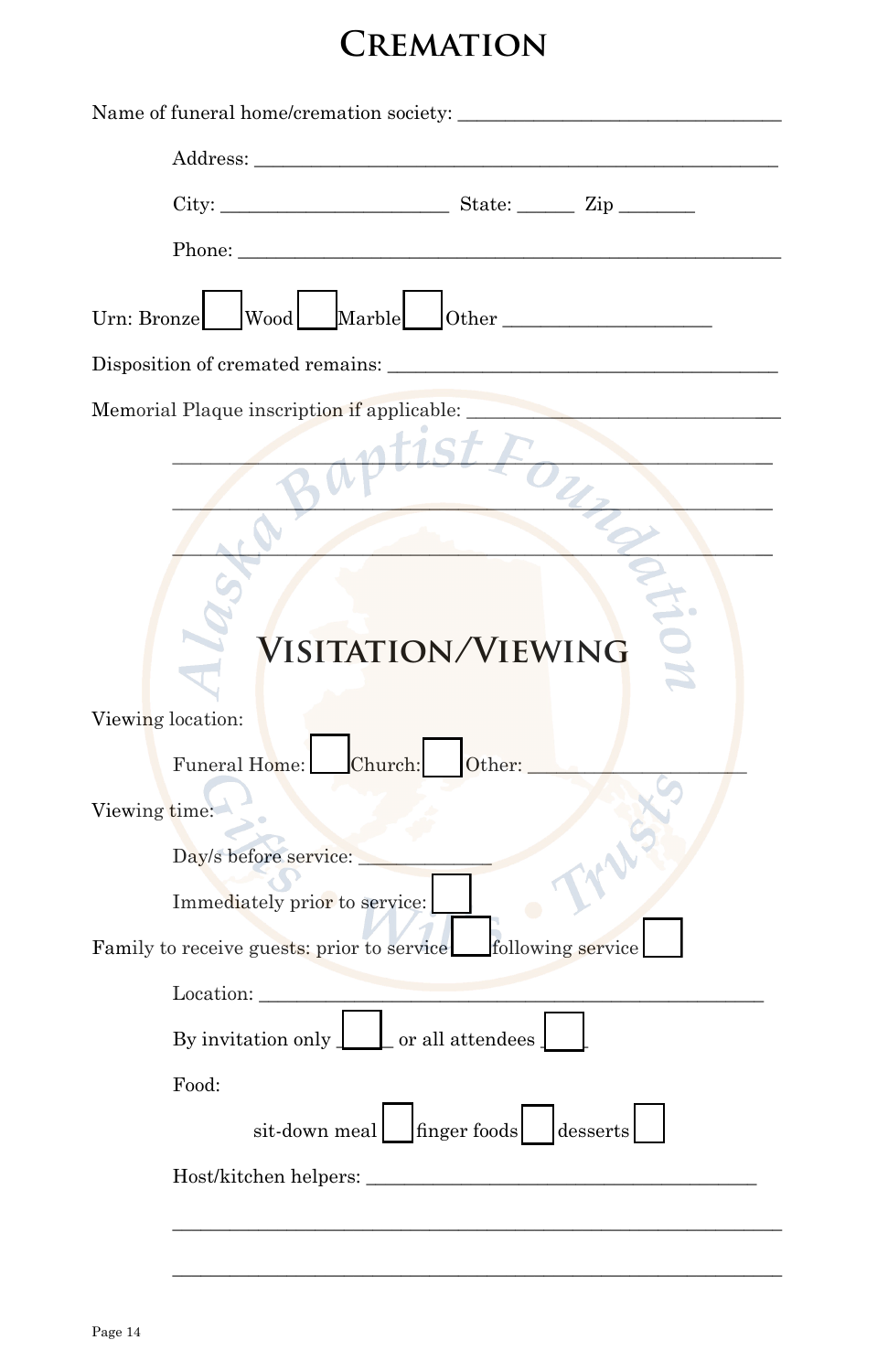### **LOCATION OF VALUABLES**

| Tax Returns:                                |
|---------------------------------------------|
|                                             |
| Advance Directives:                         |
| Property Deeds:                             |
| Insurance Policies:                         |
| House and car keys:                         |
| Safety deposit box:                         |
| <u>Andreas and the second second second</u> |
| Safety deposit box keys:                    |
| Post office box key:                        |
| Wallet, check book and credit cards:        |
| Stock broker/investment firm:               |
| Bank Accounts:                              |
|                                             |
| Pre-written Obituary:                       |
| Donor Card: New York Donor Card 2014        |
|                                             |
| Other special items:                        |
|                                             |